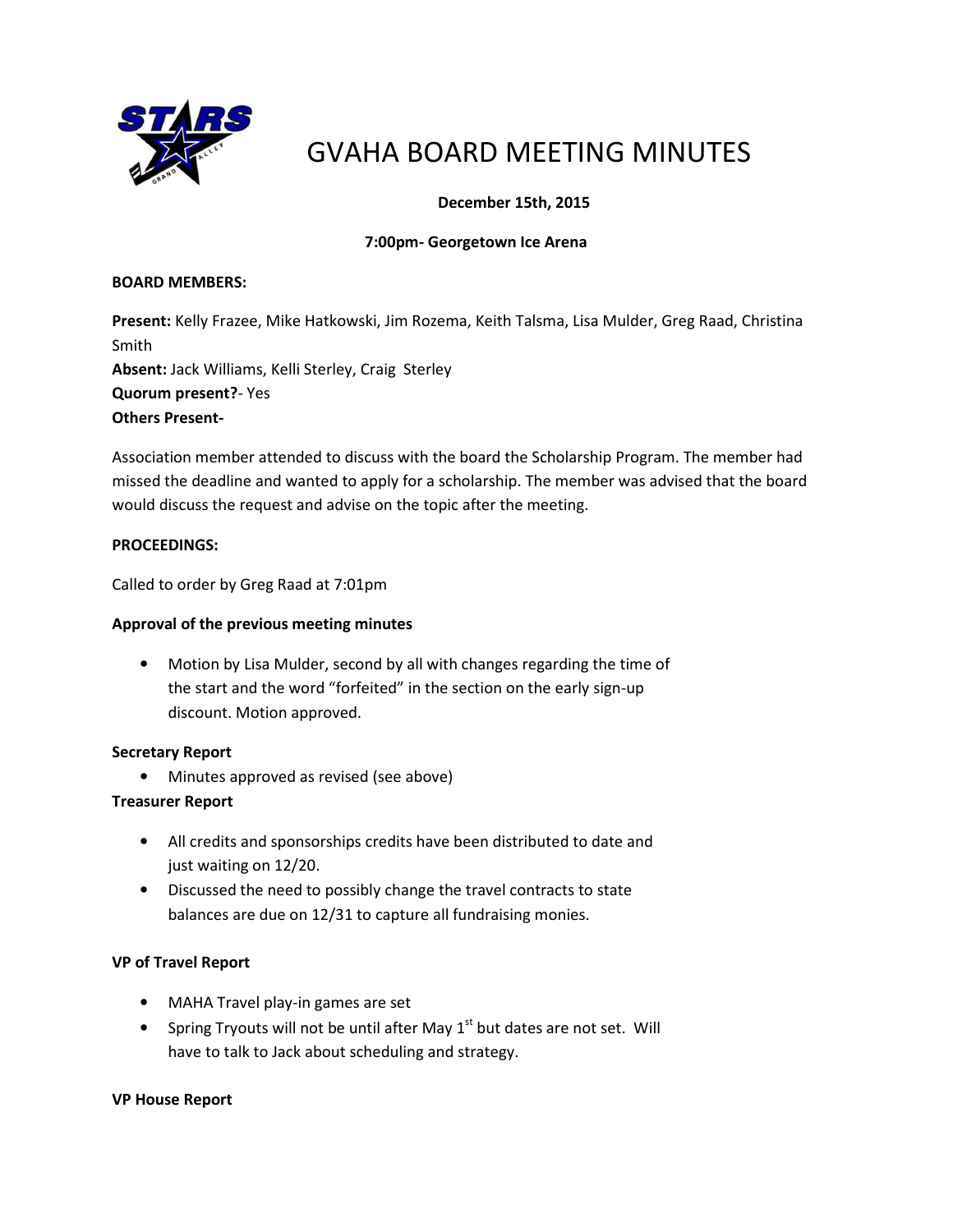- Jim received and email from a Kentwood coach about music being played during a game while there was an injured player on the ice. There was concern about better sportsmanship by our volunteers. Discussed the need to put that in a guide for volunteers
- ADM Practice plans are going well

#### Hockey Director Report

• Absent-Mike Hatkowski filled in and advised that GVAHA would be hosting the Adray Pee Wee Gold tournament 12/12-12/14 and would need volunteers

#### Fundraising Report

- Golf Outing- Lisa discussed the 2016 golf outing and the choices of venues to maximize the member's return.
- Scrip totals- through 12/14 21 families made over \$200
	-
	- 7 families made over \$500
	- 1 family made over \$1000

Will advise Kelli to send out an email with a year-end wrap up of SCRIP totals.

- Slated fundraisers for 2016
	- o January
	- o February
	- o March
	- o April
		- **Sponsorship Package Ready for Distribution**
	- o May
		- (2015 Little Debbie 3 families \$195)
	- o June
		- Blood Drive (\$10 per person donating)
		- (16 people donated)
		- **Buffalo Wild Wings (Association)**
	- o July
		- Bob's Butcher Block Meat Sale & Sub sale
		- (10 families in 2015 \$657.53)
	- o August
		- **E.** Little Debbie Snack Cakes Fundraiser
		- (3 families in 2015 \$195)
	- o September:
		- Bob's Butcher Block Meat & Sub sale